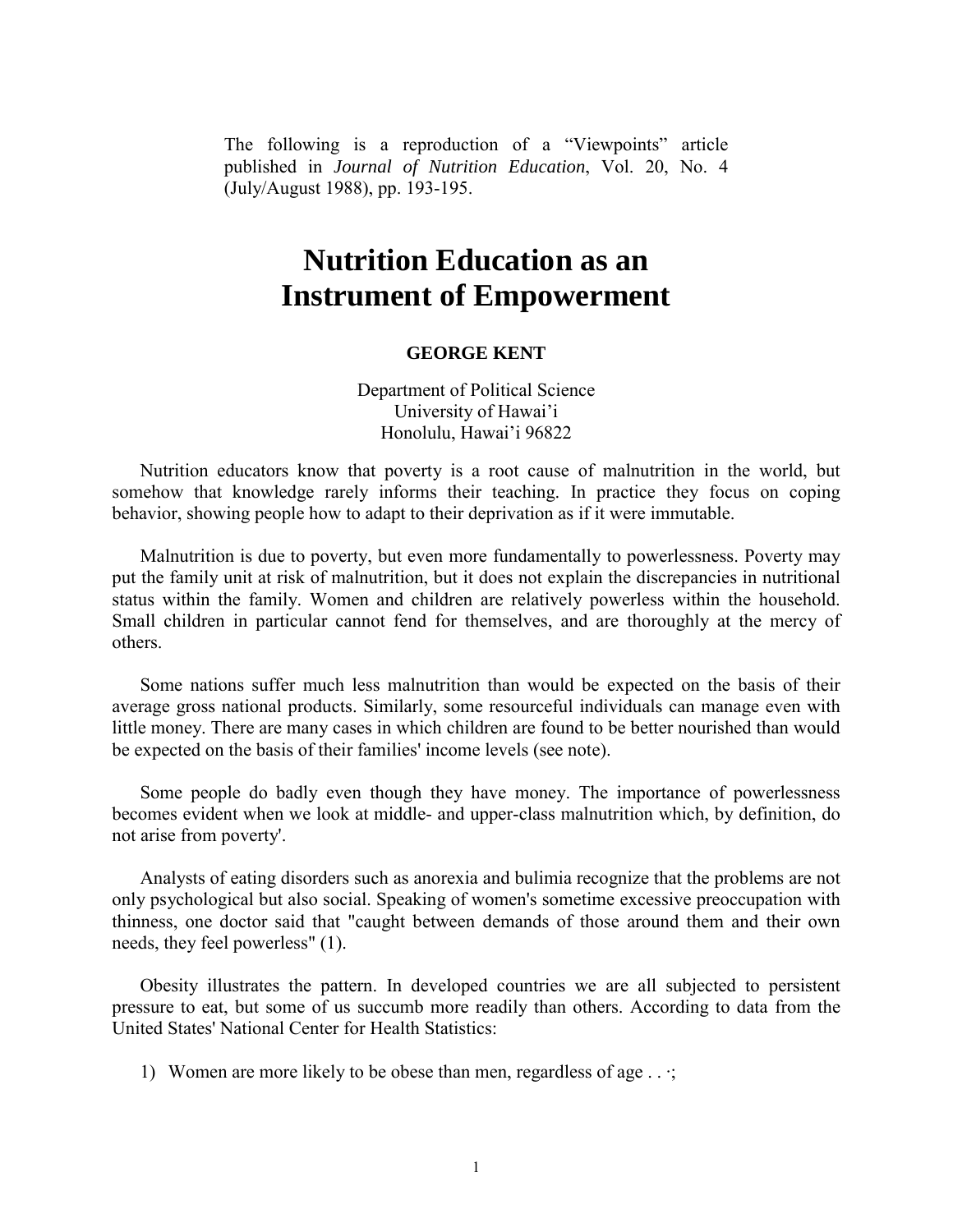- 2) Obesity is more prevalent in lower socioeconomic groups, particularly among females;
- 3) Rural populations tend to be more overweight than urban populations; and
- 4) Blacks, as a group, are more likely to be obese than whites (2).

Evidently it is the politically weaker groups that are more likely to suffer obesity.

Many of the common forms of middle-class malnutrition reflect loss of control over one's own circumstances and increasing vulnerability to pressures from outside. Thus both undernutrition and overnutrition result from powerlessness. Almost always, people who are malnourished suffer the effects of decisions made by others, others who have more power and have other priorities. Malnutrition should not be treated as if it were a problem of individuals in isolation; it is a problem of the social order (3).

If malnutrition has its roots in powerlessness, its remedies must lie in empowerment. At least one branch of nutrition education should be understood as a form of political education, one designed to empower. In my view, *to be empowered is to increase your capacity to define, analyze, and act on your own problems.*

Empowerment is not merely behavioral, in the sense that people begin to do "good" behaviors (such as breast-feeding) instead of "bad" behaviors (such as bottle feeding). It is cognitive and value laden, in that if you do something differently, you do it not because you were told to do that, but because you arrived at an analysis of the situation in which you decided for yourself that changing your behavior would be in your own best interests. The object of empowerment is not simply to convey new bits of information or to induce specific behaviors. It is to support people in making their own analyses so that they themselves can decide what is good for them.

Conventional nutrition educators advise consumers on how to make the best possible choices with respect to the available options, options described in terms of the locally available foods. In empowering nutrition education, the concern is with social and political possibilities what they are and what they could be. The education rests on a foundation of active analysis of concrete circumstances. In that analysis individuals do not accept that the range of choices whether of foods or of social conditions--is simply fixed and given. Instead they raise questions: Why are the options so narrow? How did it come to be that way? How and why did we come to be in this situation? Political analysis, in essence, means asking, Who gets what benefits, and how is that decided? The analysis then provides the basis for finding ways to expand and improve the range of possibilities. The objective is not simply improved nutrition, but empowerment.

In Yap, local merchants have promoted soft drinks rather than coconut milk because selling soft drinks was more profitable. While working as a nutritionist in Yap, Nancy Rody reversed the patterns of increasing consumption of Coca-Cola by launching a campaign based on the slogan, "Things go better with coconuts." Empowerment arose through a form of education that went beyond comparison of the nutrients in the two products and helped people to understand why Coca-Cola was promoted so vigorously and whose interests it served. Thus people gained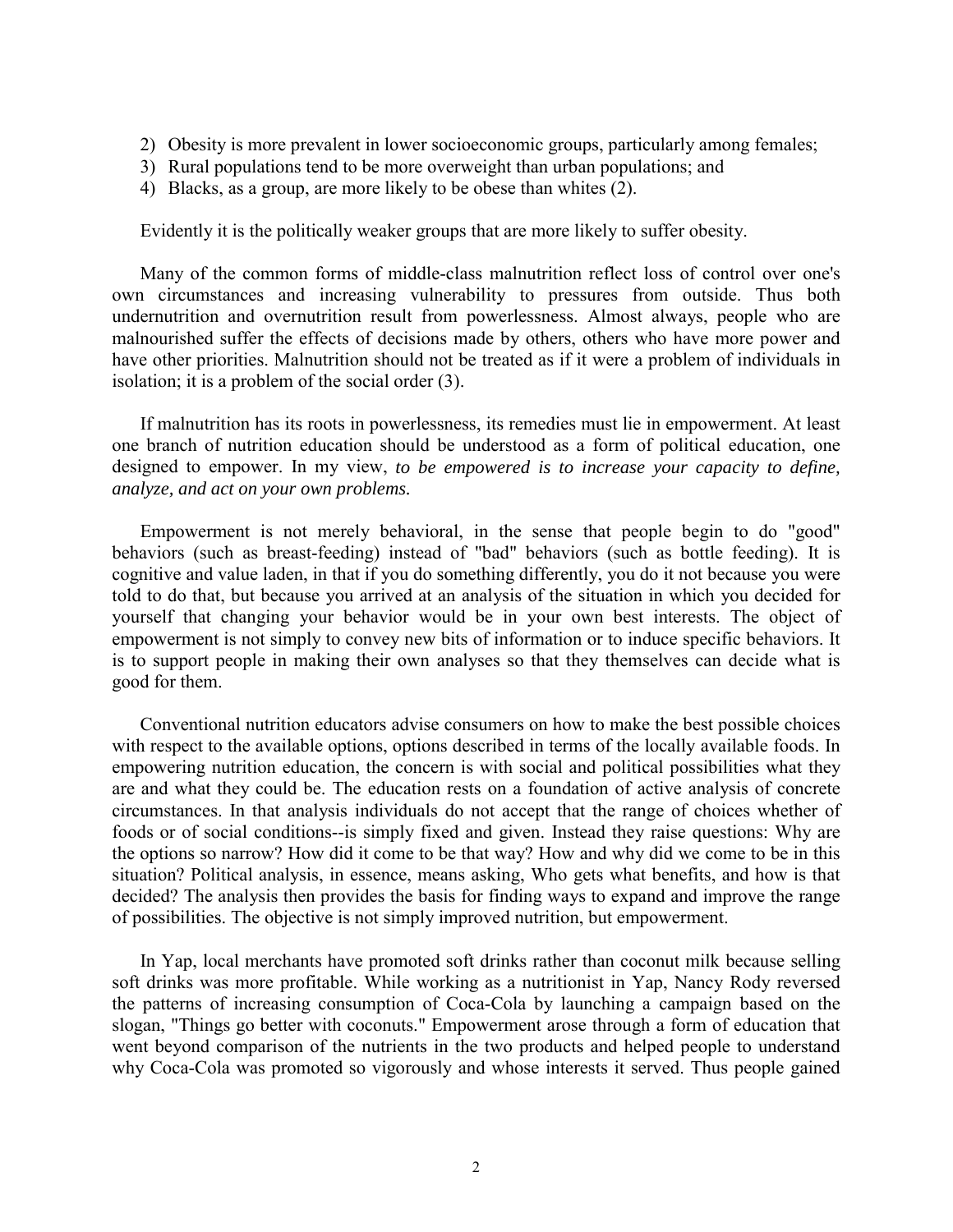increasing control over their own diets, serving their individual and their community interests  $(4)$ .

It is important to go beyond technical nutrition and narrow biomedical analyses to include consideration of political, social, and economic factors which affect nutrition. This sort of expansion of the coverage of nutrition education has been advocated many times (5-10).

Not only the content but also the method of teaching should be different if nutrition education is to be empowering. The teacher should be a facilitator, creating opportunities for discussion and posing questions which help people to figure out their own problems. Good facilitators would not lecture, pressing their own political analyses as *the* correct one, but instead would try to get people to develop their own understandings of their situation, in their own terms. With good facilitators, much more learning than teaching would take place in the room.

Empowering nutrition education encompasses political, social, and economic factors which affect nutrition; it encourages local people to participate in the interpretation and analysis of their own situations. Local people need to reflect together on issues such as their malnutrition. In that dialogue process they can learn from each other, and indeed they can produce knowledge that none of them had previously as individuals. They will come to new understandings not only about what they do but also about what government officials or plantation owners or village chiefs do to cause or to prevent malnutrition. They will get a clearer understanding about how and why they relate to one another in the ways that they do. And as a result of that process they can come to clearer answers about what should be done in their specific circumstances.

Paulo Freire is widely recognized as the leading modern proponent of empowering education (11). He sees the similarities between conventional schooling and conventional nutrition education. In her foreword to a recent book by Paulo Freire and Donaldo Macedo, Ann Berthoff makes the following observation:

Freire rejects the banking concept of education (the teacher makes deposits, which accumulate interest and value). Nutrition is another metaphor: "Eat this. It's good for you!" Freire cites Sartre's sardonic salutation, "0! philosophie alimentaire!" (12).

Nutritional literacy means more than knowing technical aspects of nutrition. Just as Freire says that literacy means reading *not* only the word but also, the world, so the teaching of nutrition should include examination of the world which generates nutrition problems.

Therese Drummond has described how the methods of Paulo Freire can be applied in nutrition education. She recognized that *"poor* health and poor nutrition of most of the world's population is caused more by a lack of access to the resources of land, credit, income, legal services, sanitation, etc. than by a lack of knowledge," and said

I believe that in the ideal situation nutrition education should be a part of a global effort for liberation from hunger, disease, and inhuman conditions; a joint effort of people and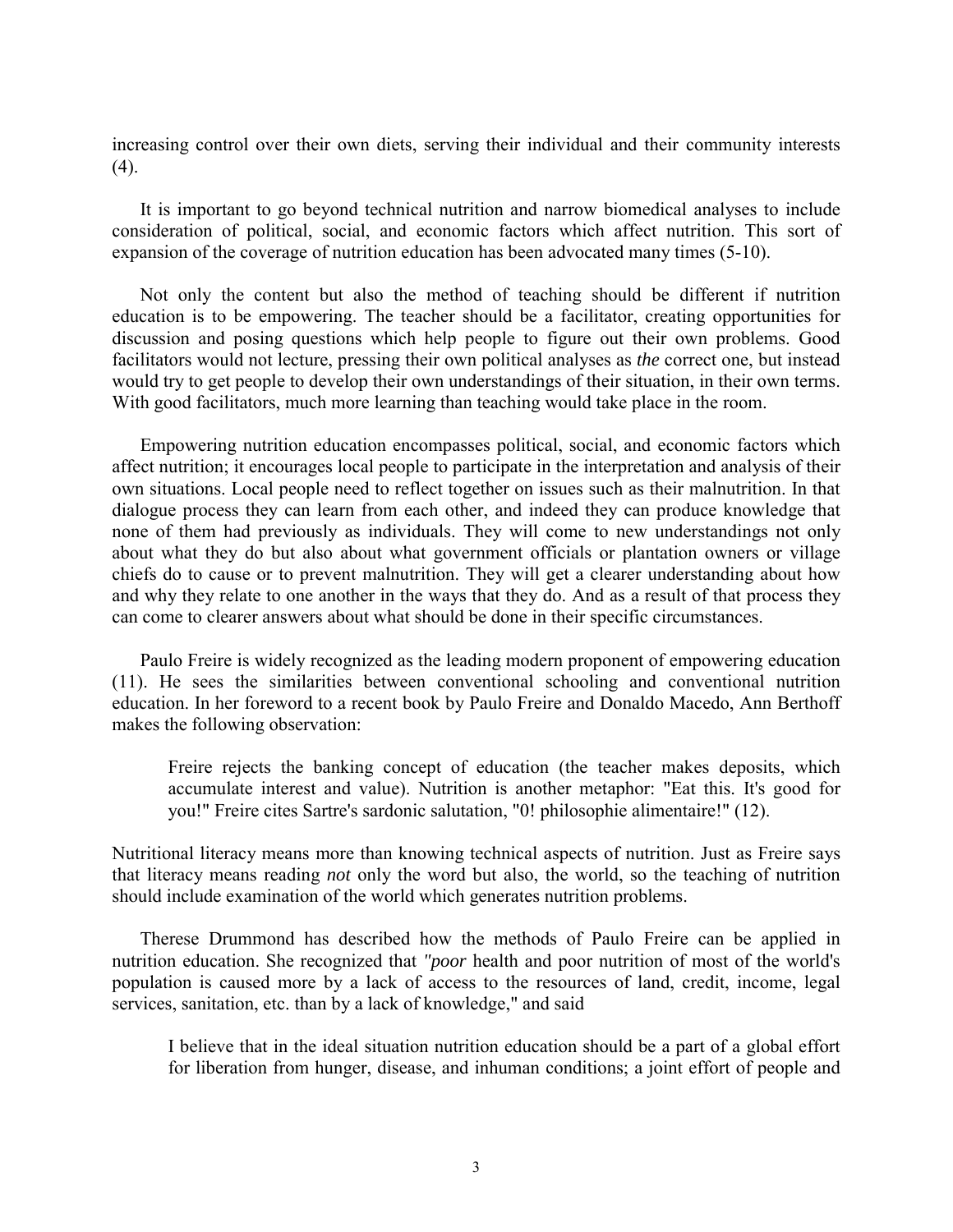technical staff for achieving first and foremost a *humanizing* situation where dependence is destroyed. This implies conditions in which people are acting as subject and not passively receiving information or being acted upon as objects. It is more than just "participation" of the people because it involves a whole basic philosophy and motivation on the side of both teacher-students and student-teachers. Nutrition education then is part of "conscientization" and the awakening of critical awareness among people who have many deprivations, including food and nutrient deprivations (13).

The possibilities are illustrated by Alexandra Praun's work in Central America. Facilitators or *promotores* were trained to work with local groups, leading discussions on questions such as

- 1) The nutrition situation in our locality.
- 2) Why do children die?
- 3) Why don't we have enough food?
- 4) Foods in the community.
- 5) Local food preparation.
- 6) Local food taboos and traditions.
- 7) The agricultural services in the region.
- 8) The health services in the region.
- 9) Food aid programs.
- 10) Communal/home gardens.
- 11) Chicken, rabbit, and pig farms (14).

The theme "nutrition situation in our locality," for example, was developed through a set of questions concerning local food prices, food availability, local production, family diet, common child sicknesses, budget used for food and so on. Of course the appropriate questions would be different in different circumstances. They would not be addressed mechanically, as in some sort of examination, but would be used to stimulate an open-ended joint analysis of the local food situation.

In another case, in the Dominican Republic a women's nutrition training course was established.

Some 62 women started attending the course--structured along Paulo Freire's lines- which examined nutrition not only in technical terms but also in the social, political, and economic context of the women's lives. . . . They studied the nutritional situation of their oven region, and of the entire country. They also made surveys in their own neighbourhoods to assess the nutritional problems of their families, friends, and neighbours, and to work out ways of dealing with them (15).

As a result, the women, calling themselves Women of the South, developed detailed critiques of the export orientation of the country's agriculture and of their own excessive dependence on food aid; they launched a number of projects for food production and distribution; and they undertook a systematic program of self-evaluation of their efforts.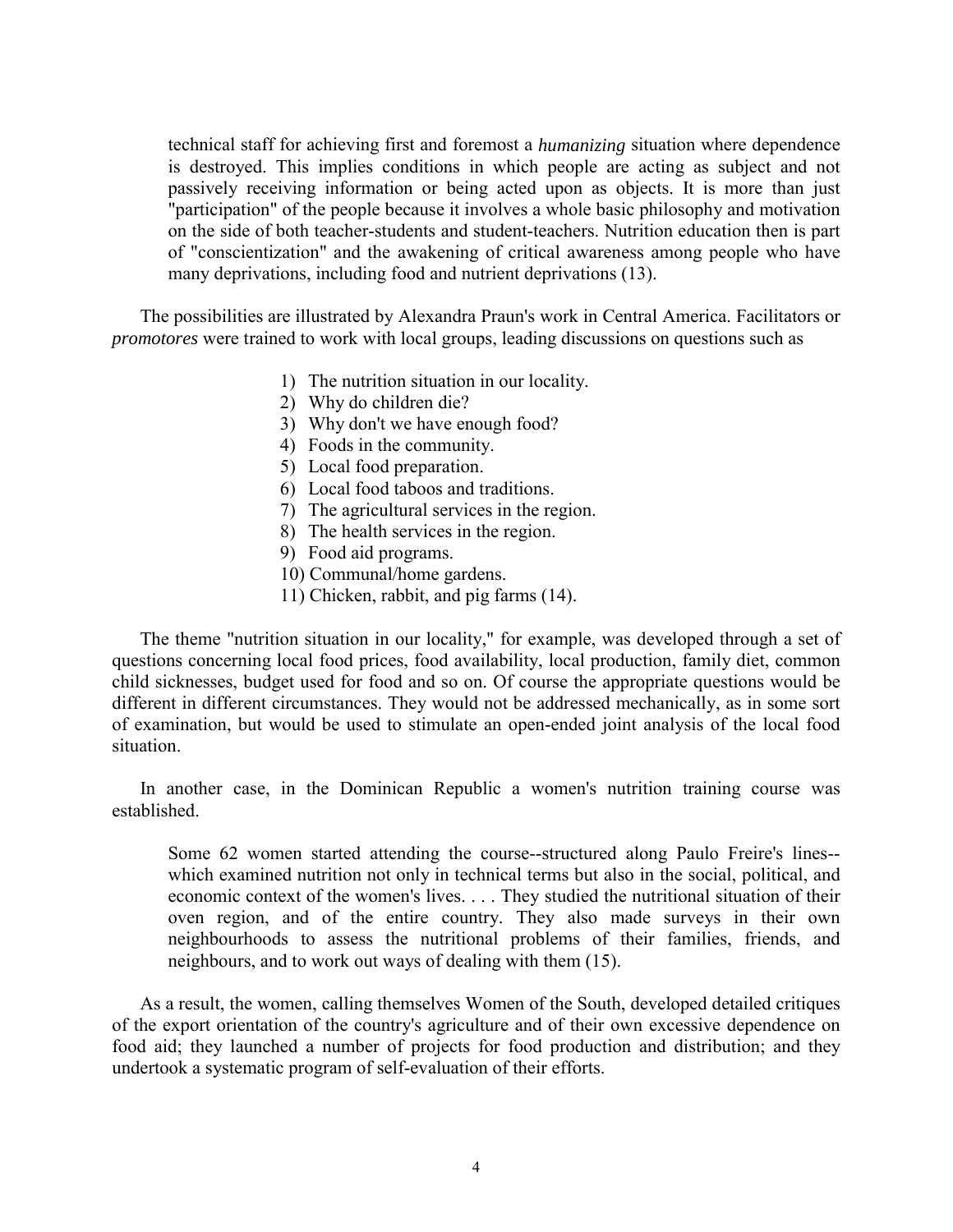Their realization of the limits of [conventional] nutritional education had led them to analyse the socioeconomic and political structure of their own society and their own role within it. They have become truly *conciente,* aware of themselves and their role, and their first question when faced with any problem is: "What can we, as women of the South, do?" They believe in their own power to instigate a social change, and to work with other organizations to create conditions in which children will be well fed, clothed, housed, and educated (15).

Most nutrition programs are intervention programs, meaning outsiders coming in to help. Why can't people help themselves? Who, when not deprived of the means, would not feed themselves? Why assume that food and nutrition programs necessarily originate in the central government and filter down from there? Why design programs directed at "target" groups based on the assumption that they have needs but do not have any resources, competence, or views? Why assume that the solutions must be worked out for these people, and that they cannot figure things out for themselves? No wonder many conventional nutrition programs have little impact after the agents and the subsidies are gone. People don't like to implement ideas formulated by others. Plans become the people's own---owned by them--only when they work out the plans themselves. When plans are generated by the people who are to act them out, so that the goals and the motivations are wholly internalized, implementation becomes much less problematic.

People who are malnourished lack the power to manage their life situations adequately. Thus at least some aspects of nutrition education should help people to understand why they do not eat well, and support them in making their own analyses about what to do about it.

## NOTE

Zeitlin, M., and M. Mansour *Positive deviance in child nutrition: With emphasis on psychosocial and behavioral aspects and implications for development.* Tufts University School of Nutrition, 1986, 176 pp,

## LITERATURE CITED

1 Disorders in eating start at an early age. *Sunday Star-Bulletin and Advertiser* (Honolulu), May 3, 1987, p. J-7.

- 2 Weiss, S.R. Obesity: Pathogenesis, consequences, and approaches to treatment. In *The psychiatric clinics of North America.* F.E.F. Larocca, ed, vol. 7, 1984, pp. 307-19.
- 3 Kent, C. *The political economy of hunger: The silent holocaust.* New York: Praeger, 1984, 176 pp.